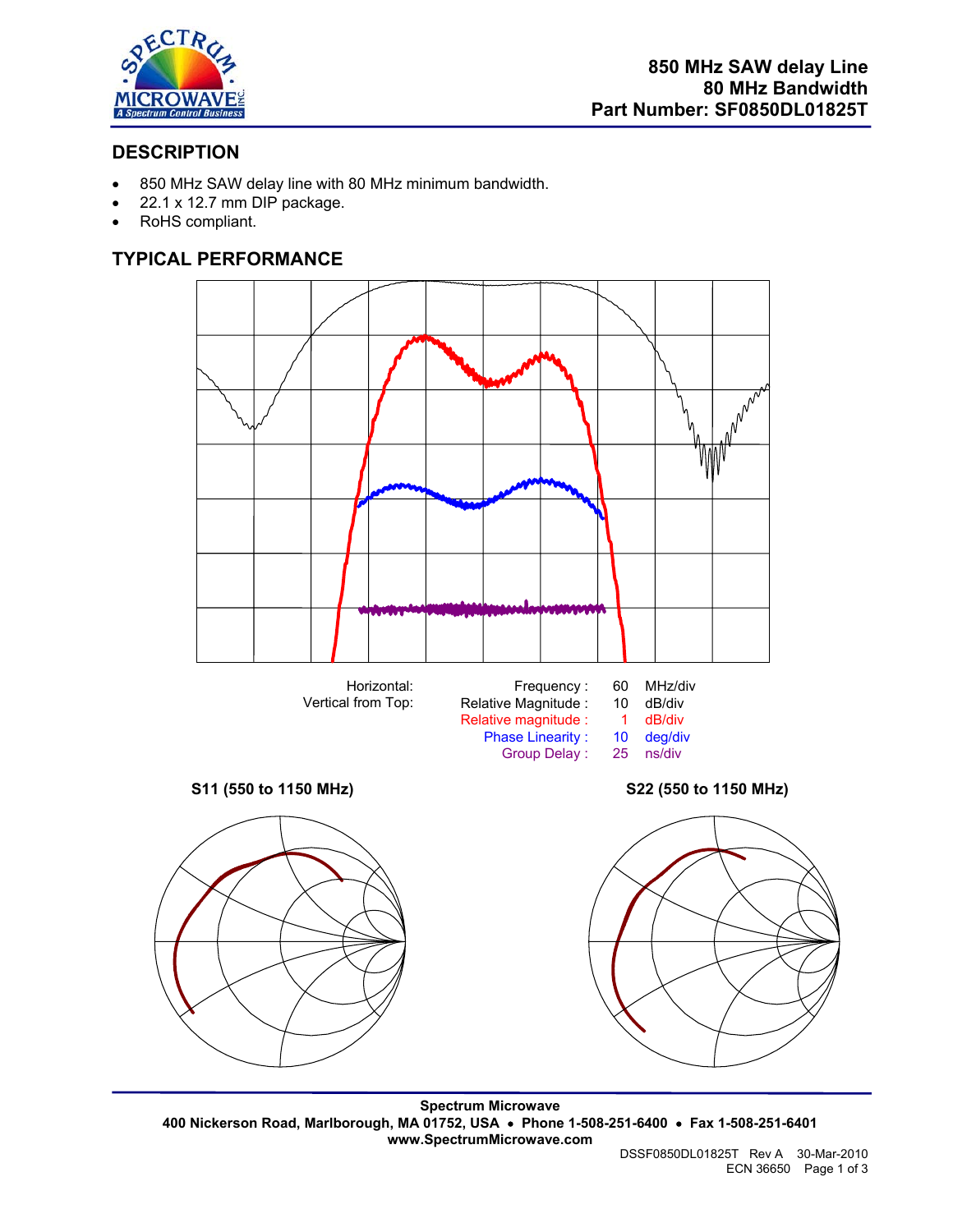

#### **SPECIFICATION**

| <b>Parameter</b>                        | Min  | <b>Typ</b> | <b>Max</b> | <b>Units</b> |
|-----------------------------------------|------|------------|------------|--------------|
| Center Frequency (Fc) <sup>1</sup>      |      | 850        |            | <b>MHz</b>   |
| <b>Insertion Loss</b>                   |      | 24         | 27         | dB           |
| 3 dB Bandwidth (Passband) <sup>2</sup>  | 80   | 240        |            | <b>MHz</b>   |
| Passband Amplitude Ripple               |      | 1.1        | 2          | dB p-p       |
| Device Delay                            | 2.45 | 2.50       | 2.55       | <b>US</b>    |
| RF Feedthrough Suppression <sup>3</sup> | 35   | 48         |            | deg p-p      |
| Triple Transit Suppression <sup>3</sup> | 35   | 42         |            | dB p-p       |
| <b>Temperature Coefficient of Delay</b> |      | 94         | 100        | ppm/°C       |
| Source and Load Impedance               |      | 50         |            | ohms         |
| <b>Ambient Temperature</b>              |      | 25         |            | $^{\circ}$ C |

- Notes: 1. Fixed reference. All specified bandwidths are centered at or referenced to this frequency.
	- 2. To be satisfied across Fc +/- 40 MHz.
	- 3. This parameter is guaranteed by design.

### **MAXIMUM RATINGS**

| Parameter                 | Min   |                 |           | unne   |
|---------------------------|-------|-----------------|-----------|--------|
| Storage Temperature Range | $-40$ | つに<br>້         | 85        | $\sim$ |
| Input Power Level         | -     | $\overline{10}$ | 12<br>ט ו | dBm    |

# **MATCHING CIRCUIT**



Note: Tuning components are not required.